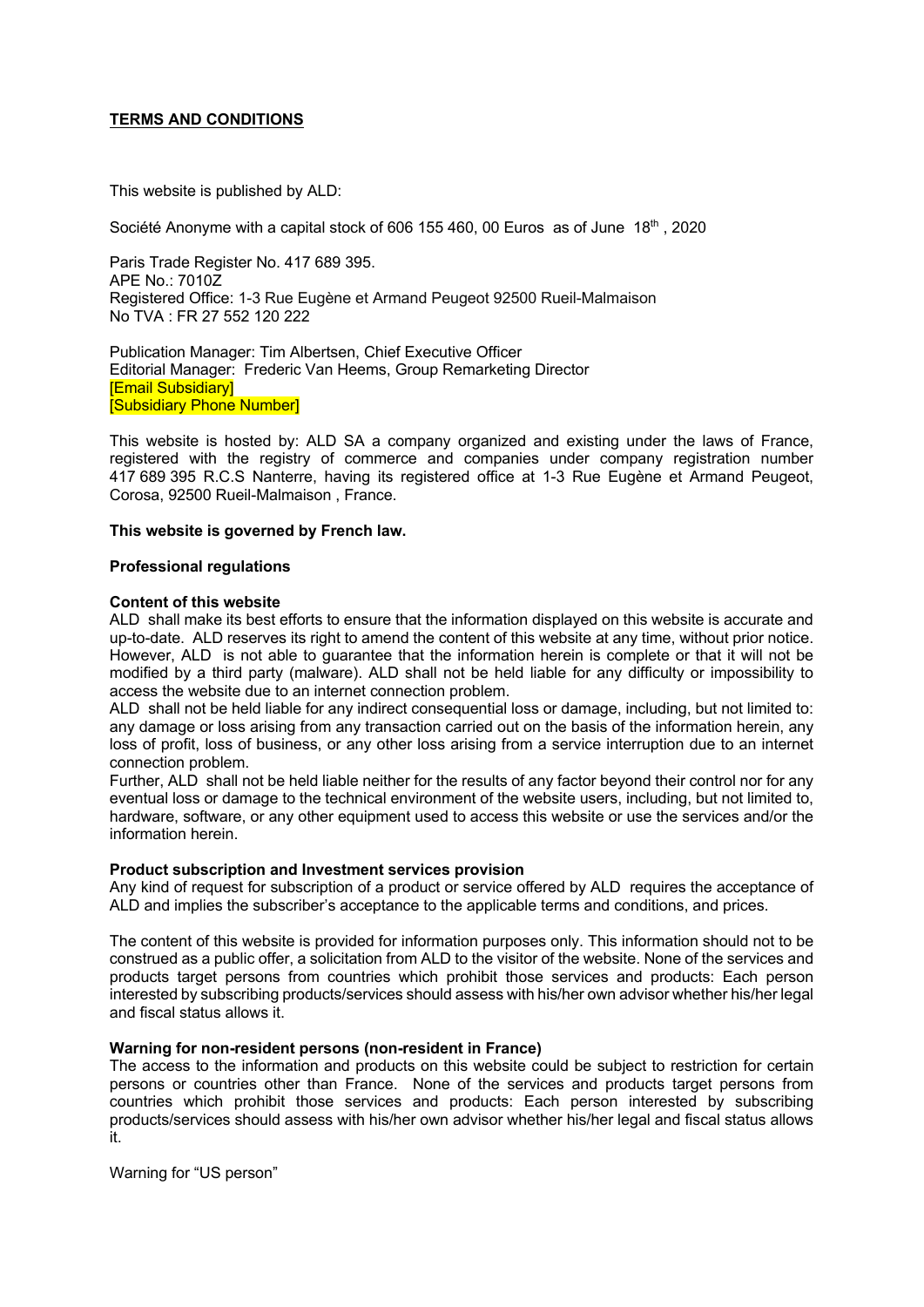ALD is not registered as broker-dealer in accordance with US Securities Exchange Act of 1934 as amended (the "1934 Act"), nor in accordance with any other US applicable law.

### **Intellectual Property**

This entire website is governed by French and international legislation on copyright, trademark and database law and intellectual property in general, both as they are applicable to its form (editorial choices, layout, topics, means for accessing data, display, etc.), and to its content (text, images, etc.). Any reproduction, representation, diffusion or re-diffusion, in whole or in part, of the contents of this website on any medium or by any means whatsoever (including, but not limited to, caching, framing), as well as any sale, resale, retransmission or any other act tending to make such contents available to any third party in any manner whatsoever shall be prohibited, except preliminary written authorization of the publication manager. Failure to comply with these restrictions shall constitute a forgery engaging the civil and criminal liability of the forger.

Only the paper reproduction is authorized under conditions of a use in strictly personal purposes, a respect for the integrity of the reproduced documents, or in short quotation with clear and readable mention of the source, for example under the following form " Extracts from the site *www.aldcarmarket.com* . All rights reserved ALD SA "

The trademarks quoted on the site are protected: their reproduction or use is forbidden.

Hypertext links**:** ALD shall not be liable for the hypertext links towards other websites, and particularly for the contents of the linked websites.

ALD shall not be liable for the hypertext links towards this website.

# **Personal data**

### Purpose of the processing

When you visit the Site, ALD, as the data controller, collects personal data about you for the purposes of processing orders, alerts, notifications, sending information and/or responding to your requests, if necessary through forms and contact pages, conducting marketing operations (loyalty, promotions) and sending e-mail advertisements to our customers who have not objected or who have accepted.

# Legal basis of the processing operations

Management of orders, order-related alerts and notifications, responses to your order-related queries: the legal basis of the processing is the performance of a contract (Cf. article 6.1.b) of the European Data Protection Regulation.

Management of alerts, notifications sending information, marketing operations: the legal basis for processing is consent (see Article 6.1.a) of the European Data Protection Regulation), as required by Article L. 34-5 of the French Post and Electronic Communications Code.

Moreover, if some information not mandatory for the purpose aforementioned are collected, they will be collected with your consent. This consent will be withdrawn at any time.

Your personal data are intended to the extent strictly necessary to fulfil their duties.

#### Data category

- Identity: title, surname, first name, address, delivery address, telephone number, e-mail address, date of birth, internal processing code for customer identification, data relating to registration on opposition lists.

- Data relating to orders: transaction number, details of purchases, amount of purchases, data relating to the settlement of invoices (payments, outstanding payments, discounts), return of products.

- Data required for loyalty and prospecting actions: purchase history.